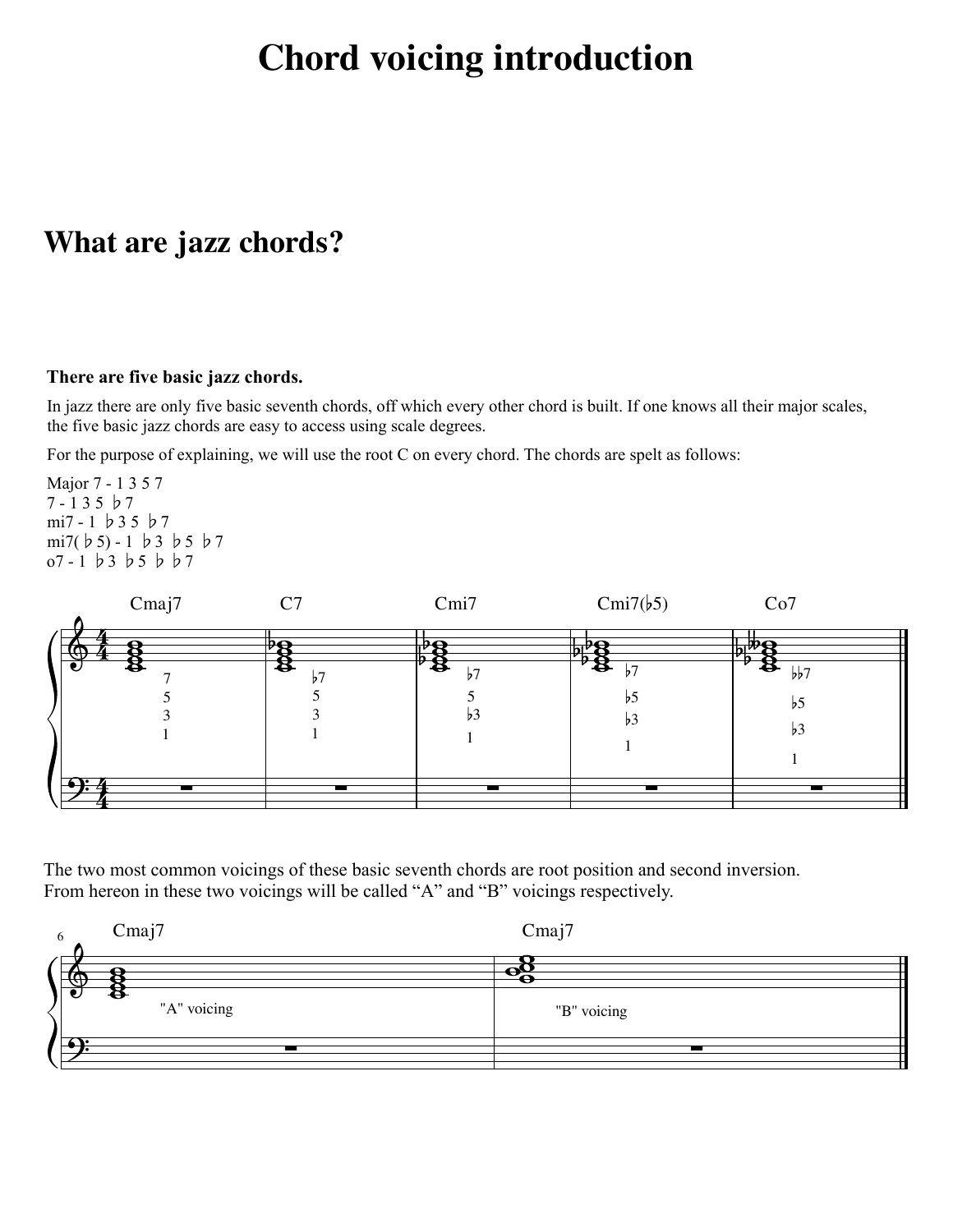## **What are extensions? What is a tall chord?**

First off, to find a chord from a scale, one must simply skip notes within that scales, stacking in "thirds" instead of "seconds". For example, in basic classical harmony, the I chord and the V7 chord are both spelt by stacking thirds up from their respective scale degrees.



Tall jazz chords are found the same way - just stacked a little taller. For instance, here would be the beginnings of a Cmaj13 chord. C, stacked thirds all the way up to high A, the 13 of C.



This voicing presents some issues, however. It's bulky, and has a harsh dissonance in it. Namely, the minor 9 dissonance created between the 3 and the 11.



So, what we commonly do is either remove the 11 altogether, or sharpen it. Both of these actions get rid of the dissonance in the chord. Thus the chord will spell as such:

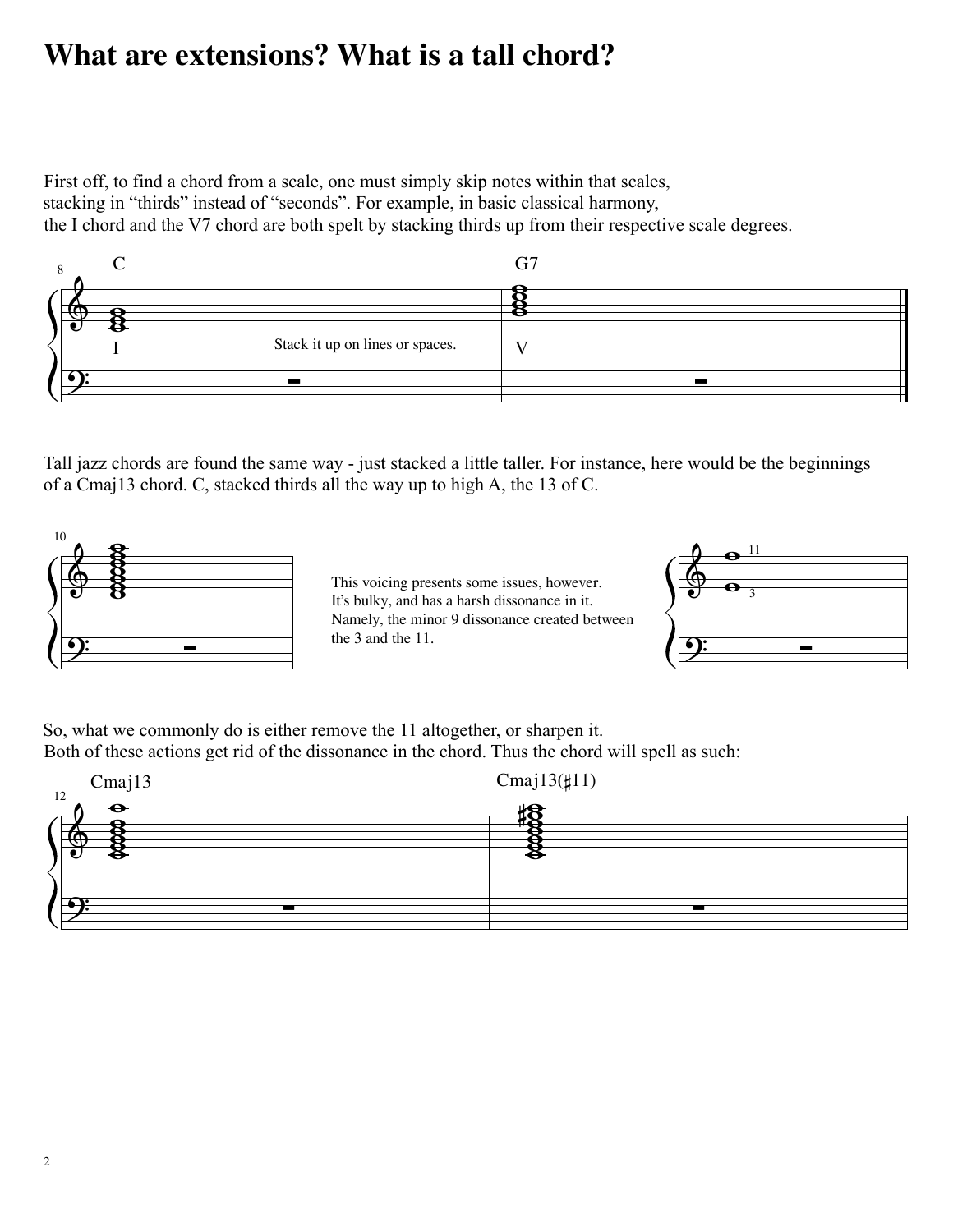So, if a chord says "13" it includes all the chord tones beneath the thirteen, like the #11, 9, and 7. If you want a thirteen with no 9, you will write the chord like this:



Here are the major 7, minor 7, and dominant 7 chords again, this time stacked up in thirds as tall chords.



It should be noted, if a chord symbol tells you to add something, put it in the chord! Be familiar with where your 9s, 11s, and 13s are. Here are some examples of how specific chord symbols can be:



## **How can I divide these chords up?**

The voicings presented above for these chords are extremely bulky and boring. So, we divide chords into three categories, to compartmentalize them and experiment in more interesting ways with the sounds - the three categories are:

Root tones - 1 and 5.

Guide tones - 3 and 7.

Color tones - 9, 11, 13, and any variation emanating therefrom.